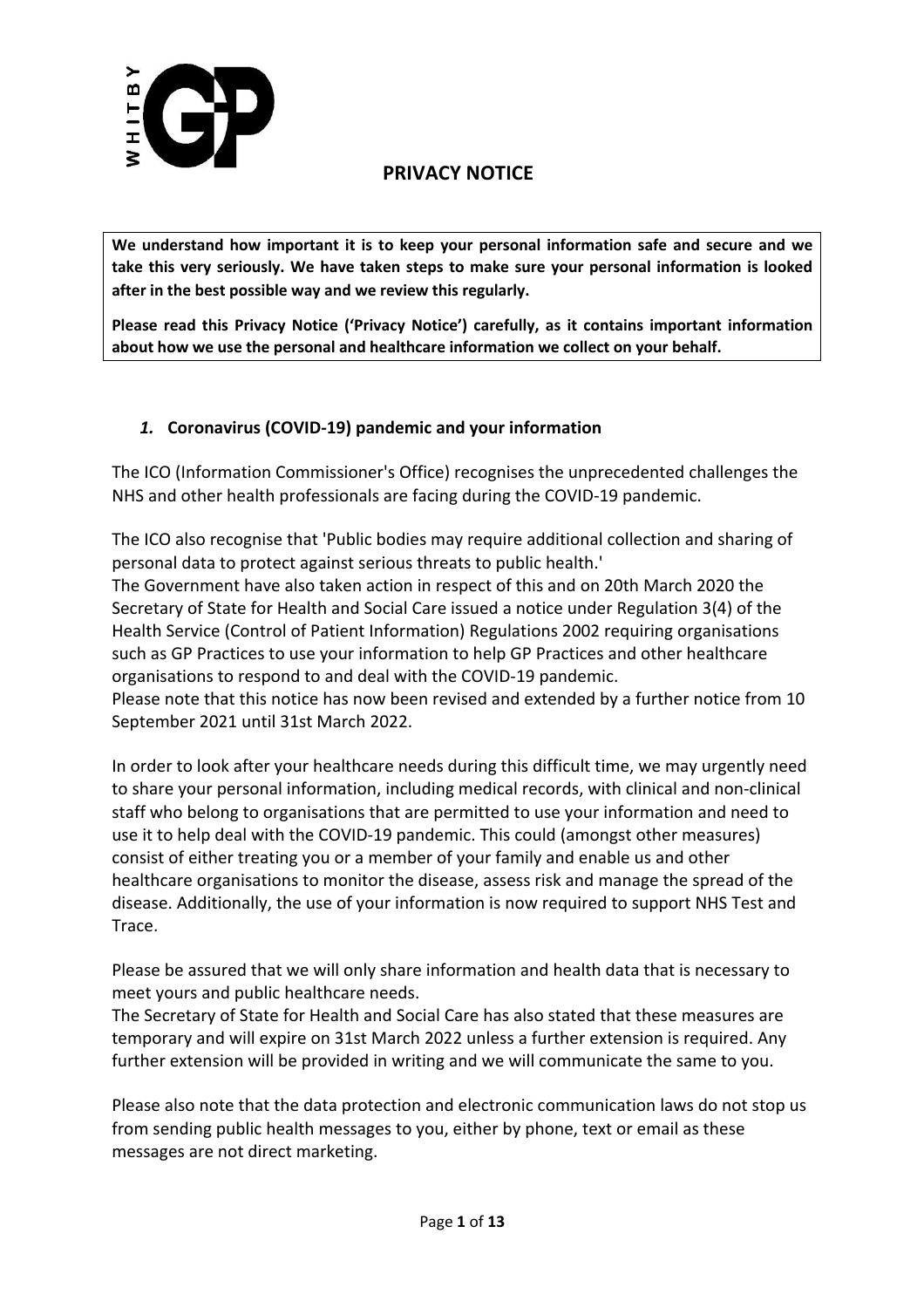

It may also be necessary, where the latest technology allows us to do so, to use your information and health data to facilitate digital consultations and diagnoses and we will always do this with your security in mind.

If you are concerned about how your information is being used, please contact our DPO (Data Protection Officer) using the contact details provided in this Privacy Notice.

## *2.* **WHY WE ARE PROVIDING THIS PRIVACY NOTICE**

We are required to provide you with this Privacy Notice by Law. It explains how we use the personal and healthcare information we collect, store and hold about you. If you are unclear about how we process or use your personal and healthcare information, or you have any questions about this Privacy Notice or any other issue regarding your personal and healthcare information, then please do contact our **Data Protection Officer,** Alison Williams HRWCCG.WhitbyGroupPractice@nhs.net.

The Law says:

- A. We must let you know why we collect personal and healthcare information about you;
- B. We must let you know how we use any personal and/or healthcare information we hold on you;
- C. We need to inform you in respect of what we do with it;
- D. We need to tell you about who we share it with or pass it on to and why; and
- E. We need to let you know how long we can keep it for.

## *3.* **THE DATA PROTECTION OFFICER**

If you require access to your information or you wish to make a change to your information or you wish to make a subject access request (SAR) the contact at the surgery is the Administration department which can be contacted at HRWCCG.WhitbyGroupPractice@nhs.net.

If you wish to make a complaint about anything to do with the personal and healthcare information we hold about you please contact the Practice Manager on HRWCCG.WhitbyGroupPractice@nhs.net.

The Data Protection Officer is Liane Cotterill. You can contact her at liane.cotterill@nhs.net if:

- You have any questions about how your information is being held;
- Or any other query relating to this Policy and your rights as a patient.

## *4.* **ABOUT US**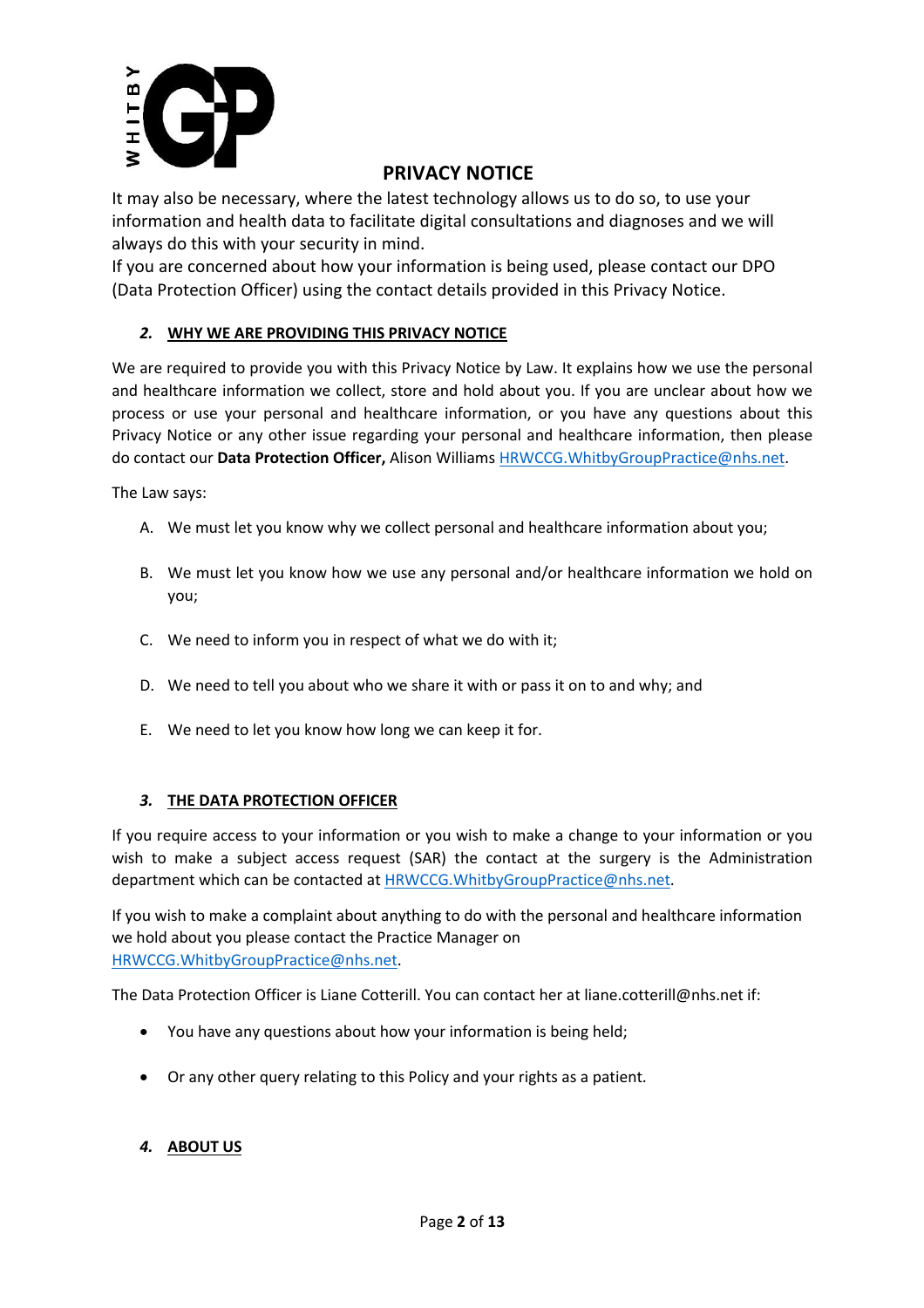

We, at Whitby Group Practice ('**the Surgery**') situated at Spring Vale Medical Centre, Rievaulx Road, Whitby, YO211SD are a **Data Controller** of your information. This means we are responsible for collecting, storing and handling your personal and healthcare information when you register with us as a patient.

There may be times where we also process your information. That means we use it for a particular purpose and, therefore, on those occasions we may also be **Data Processors**. The purposes for which we use your information are set out in this Privacy Notice.

## *5.* **INFORMATION WE COLLECT FROM YOU**

The information we collect from you will include:

- A. Your contact details (such as your name and email address, including place of work and work contact details);
- B. Details and contact numbers of your next of kin;
- C. Your age range, gender, ethnicity;
- D. Details in relation to your medical history;
- E. The reason for your visit to the Surgery;
- F. Medical notes and details of diagnosis and consultations with our GPs and other health professionals within the Surgery involved in your direct healthcare.

## *6.* **INFORMATION ABOUT YOU FROM OTHERS**

We also collect personal information about you when it is sent to us from the following:

- A. A hospital, a consultant or any other medical or healthcare professional, or any other person involved with your general healthcare.
- B. Information regarding from other authorities such as firearm application details, immigration matters and court orders.

## *7.* **YOUR SUMMARY CARE RECORD**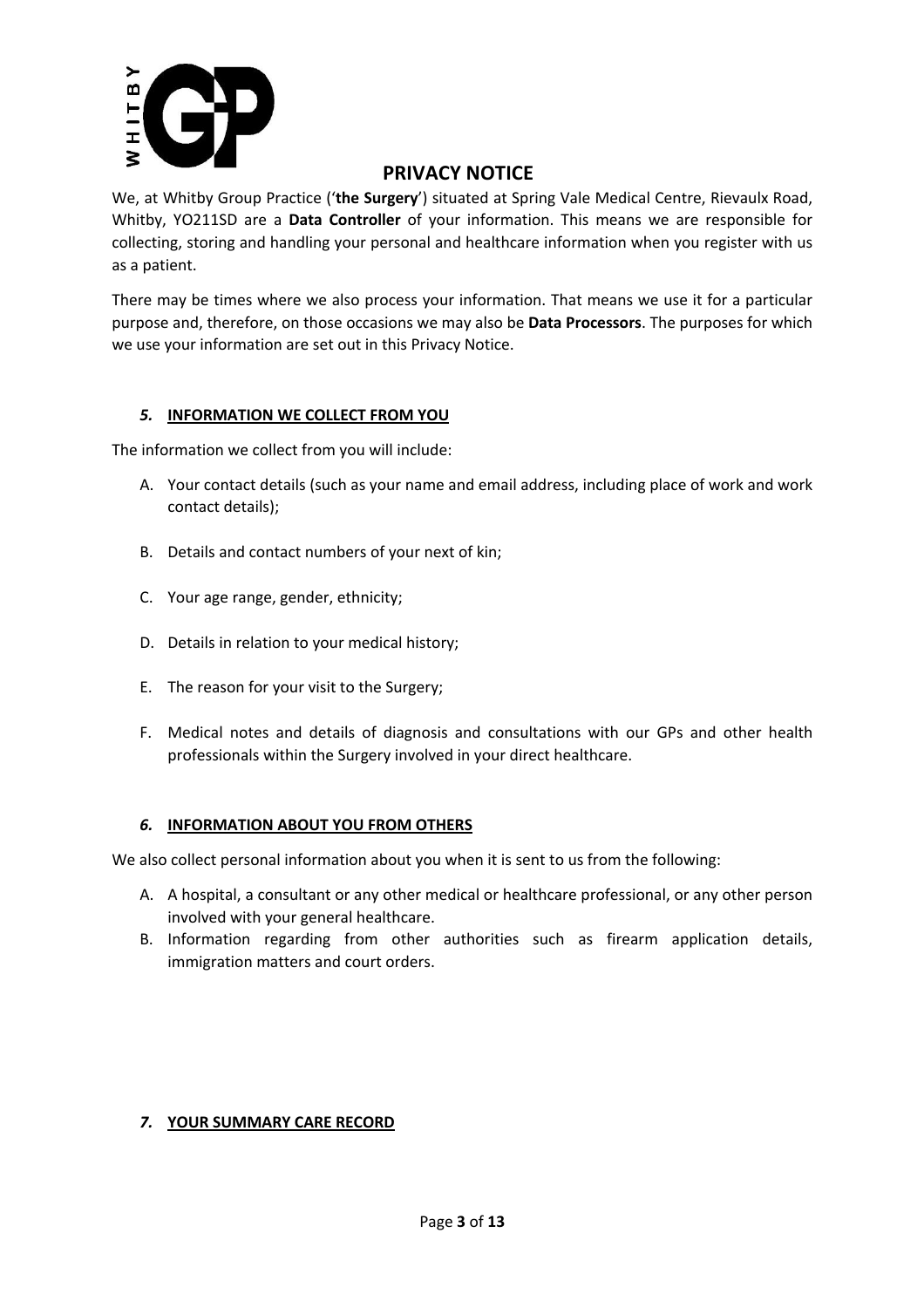

Your summary care record is an electronic record of your healthcare history (and other relevant personal information) held on a national healthcare records database provided and facilitated by NHS England.

This record may be shared with other healthcare professionals and additions to this record may also be made by relevant healthcare professionals and organisations involved in your direct healthcare.

You may have the right to demand that this record is not shared with anyone who is not involved in the provision of your direct healthcare. If you wish to enquire further as to your rights in respect of not sharing information on this record then please contact our Data Protection Officer.

To find out more about the wider use of confidential personal information and to register your choice to opt out if you do not want your data to be used in this way, please visit https://nhs.uk/your-nhs-data-matters

Note if you do choose to opt out, you can still consent to your data being used for specific purposes. However, if you are happy with this use of information you do not need to do anything. You may however change your choice at any time.

## *8.* **WHO WE MAY PROVIDE YOUR PERSONAL INFORMATION TO AND WHY**

Whenever you use a health or care service, such as attending Accident & Emergency or using Community Care Services, important information about you is collected to help ensure you get the best possible care and treatment. This information may be passed to other approved organisations where there is a legal basis, to help with planning services, improving care, research into developing new treatments and preventing illness. All of this helps in proving better care to you and your family and future generations. However, as explained in this Privacy Notice, confidential information about your health and care is only used in this way where allowed by law and would never be used for any other purpose without your clear and explicit consent.

We may pass your personal information on to the following people or organisations, because these organisations may require your information to assist them in the provision of your direct healthcare needs. It, therefore, may be important for them to be able to access your information in order to ensure they may properly deliver their services to you:

- A. Hospital professionals (such as doctors, consultants, nurses, etc);
- B. Other GPs/Doctors/Locums;
- C. Pharmacists, Dentists, Opticians;
- D. Nurses and other healthcare professionals;
- E. Ambulance Personnel;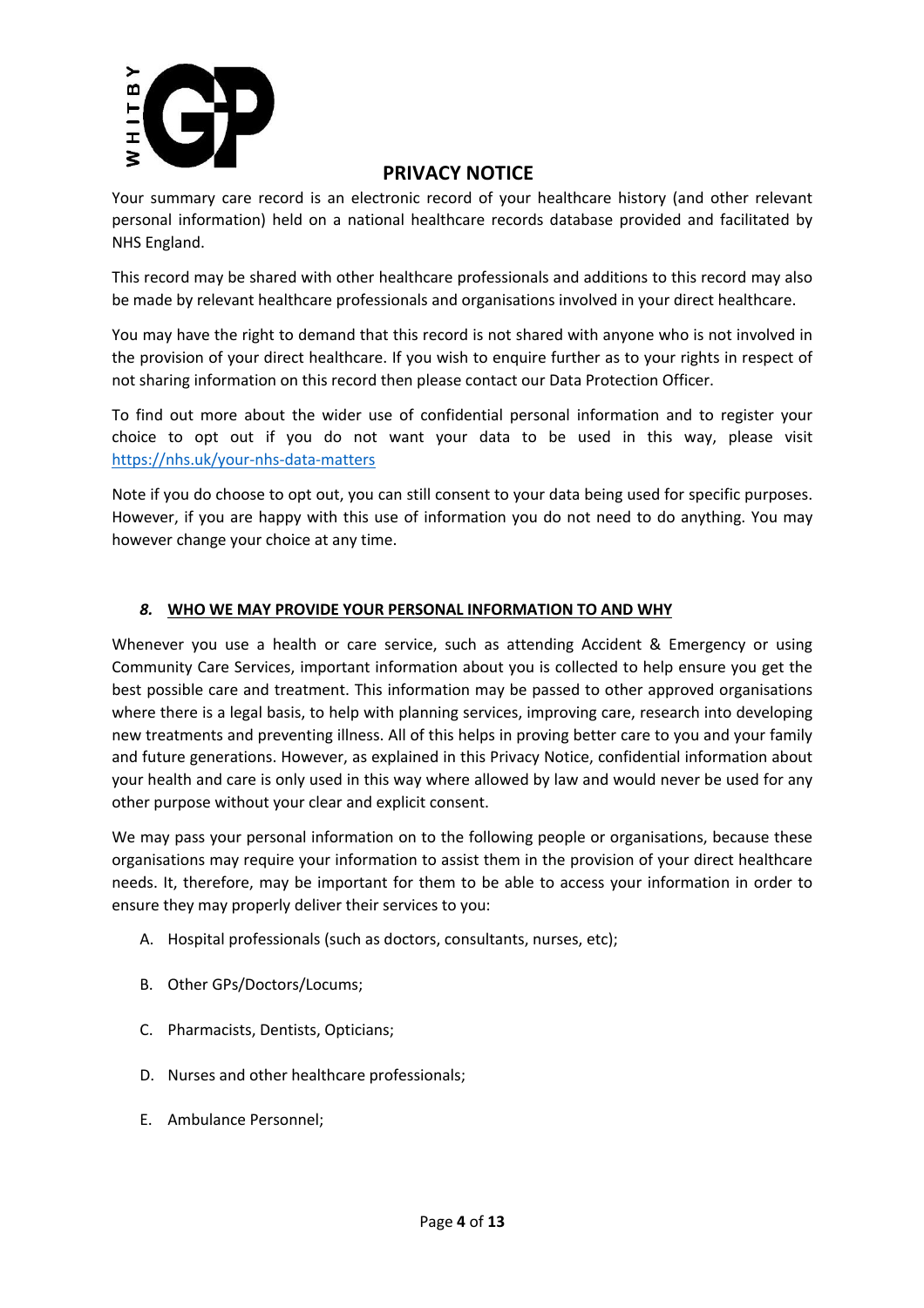

F. Any other person that is involved in providing services related to your general healthcare, including mental health professionals.

## *9.* **OTHER PEOPLE WHO WE PROVIDE YOUR INFORMATION TO**

- A. Commissioners;
- B. Clinical Commissioning Groups;
- C. Local authorities;
- D. Community health services;
- E. Voluntary Sector Services;
- F. Private Sector Providers;
- G. Social Care Services;
- H. Health and Social Care Information Centre (HSCIC);
- I. Education Services;
- J. Fire and Rescue Services;
- K. Police and Judicial Services;
- L. For the purposes of complying with the law e.g. Police, Solicitors, Insurance Companies;
- M. Any other person that is involved in providing services related to your general healthcare, including mental health professionals and community link workers commissioned by the Primary Care Network
- N. Anyone you have given your consent to, to view or receive your record, or part of your record. **Please note, if you give another person or organisation consent to access your record we will need to contact you to verify your consent before we release that record. It is important that you are clear and understand how much and what aspects of, your record you give consent to be disclosed.**
- O. **Medicines Management**

Your GP Practice supports a medicines management review service of medications prescribed to its patients. This service involves a review of prescribed medications to ensure patients receive the most appropriate, up to date and cost-effective treatments. This service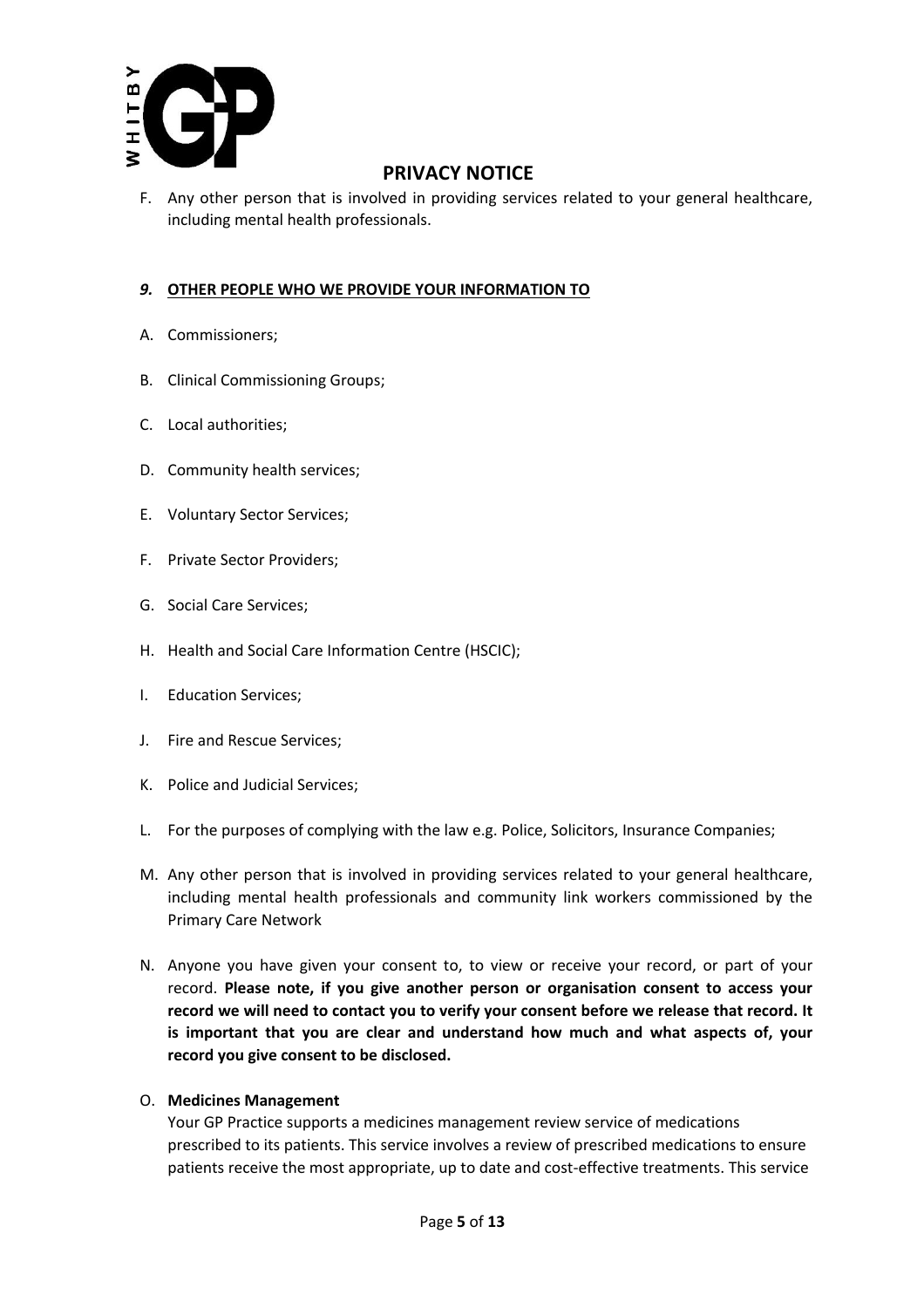

is provided by qualified and registered healthcare professionals from within the GP practice, our NHS Primary Care Network, NHS North Yorkshire Clinical Commissioning Group or by external partners approved by the GP practice. Patient identifiable information does not leave the practice system but is accessed to ensure only appropriate clinical recommendations or decisions are made for each patient. Each patient can opt out of (or back into) the practice using their data for anything other than specified purposes or where there is a lawful requirement to do so.

#### P. **Primary Care Network**

We are a member of the Whitby, Coast and Moors Primary Care Network (PCN). This means we will be working closely with a number of other Practices and health and care organisations to provide healthcare services to you.

During the course of our work we may share your information with these Practices and health care organisations/professionals. We will only share this information where it relates to your direct healthcare needs.

When we do this, we will always ensure that appropriate agreements are in place to protect your information and keep it safe and secure. This is also what the Law requires us to do.

If you would like to see the information the PCN holds about you please contact the Data Protection Officer at Whitby Group Practice.

Q. **Extended Access –** we provide extended access services to our patients which means you can access medical services outside of our normal working hours. In order to provide you with this service, we have formal arrangements in place with the Clinical Commissioning Group and with other practices whereby certain key "**hub"** practices offer this service on our behalf for you as a patient to access outside of our opening hours. This means, those key "**hub"** practices will have to have access to your medical record to be able to offer you the service. Please note to ensure that those practices comply with the law and to protect the use of your information, we have very robust data sharing agreements and other clear arrangements in place to ensure your data is always protected and used for those purposes only.

The key **Hub** practices are as follows: Sleights and Sandsend Medical Practice Egton Surgery Danby Surgery Staithes Surgery

R. **Data Extraction by the Clinical Commissioning Group –** the clinical commissioning group at times extracts medical information about you, but the information we pass to them via our computer systems **cannot identify you to them.** This information only refers to you by way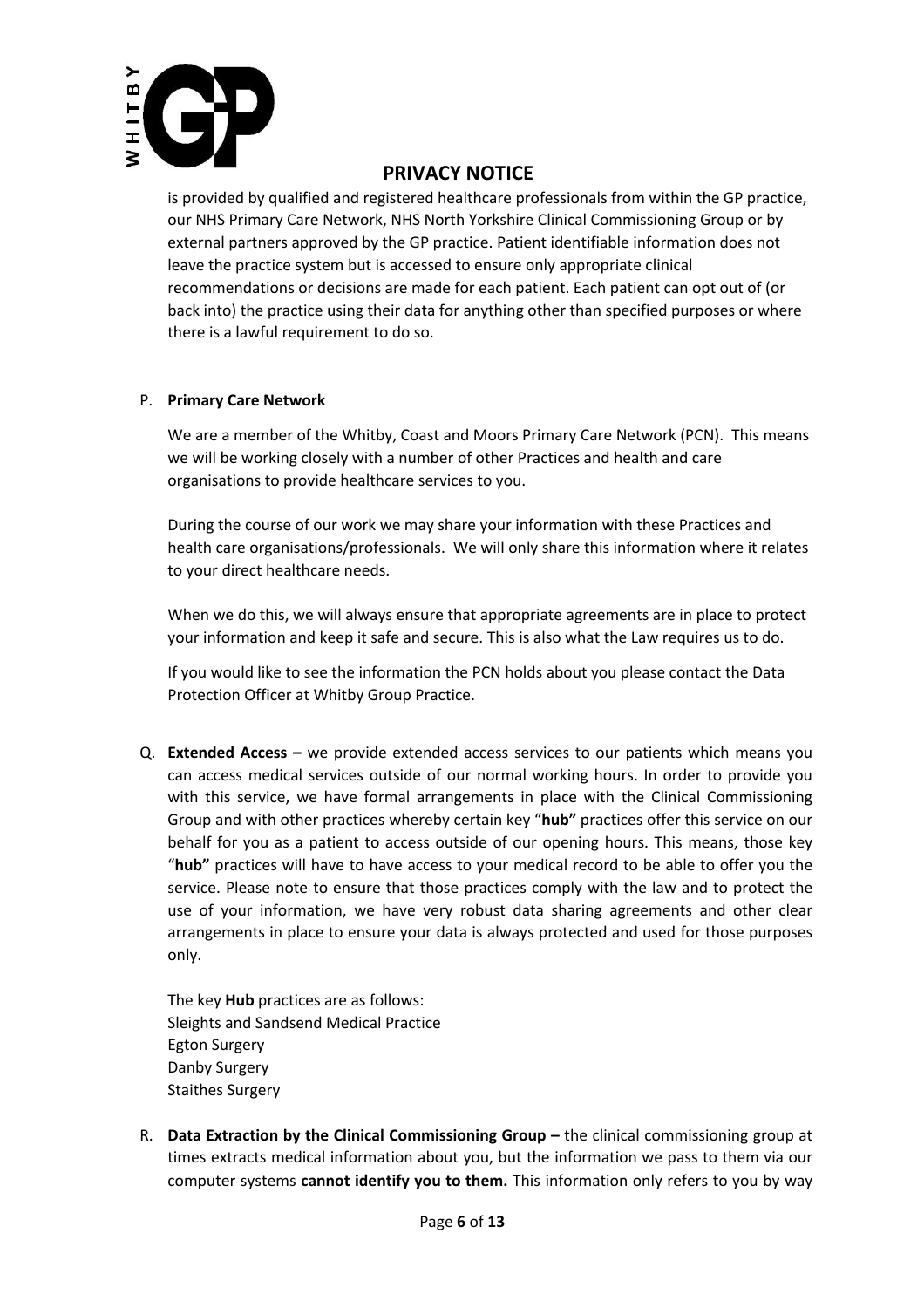

of a code that only your practice can identify (it is pseudo-anonymised). This therefore protects you from anyone who may have access to this information at the Clinical Commissioning Group from **ever** identifying you as a result of seeing the medical information and we will **never** give them the information that would enable them to do this.

There are good reasons why the Clinical commissioning Group may require this pseudoanonymised information, these are as follows:

- a) To monitor the provision of services
- b) To improve the quality of services
- c) To carry out audit and review outcomes of services

## S. **Third Party Processors**

In order to deliver the best possible service, the practice will share data (where required) with other NHS bodies such as other GP practices and hospitals. In addition the practice will use carefully selected third party service providers. When we use a third party service provider to process data on our behalf then we will always have an appropriate agreement in place to ensure that they keep the data secure, that they do not use or share information other than in accordance with our instructions and that they are operating appropriately. Examples of functions that may be carried out by third parties includes:

- a) Companies that provide IT services & support, including our core clinical systems; systems which manage patient facing services (such as our website and service accessible through the same); data hosting service providers; systems which facilitate appointment bookings or electronic prescription services; document management services etc.
- b) Delivery services (for example if we were to arrange for delivery of any medicines to you).
- c) Payment providers (if for example you were paying for a prescription or a service such as travel vaccinations).

## T. **ACR project for patients with diabetes**

The data is being processed for the purpose of delivery of a programme, sponsored by NHS Digital, to monitor urine for indications of chronic kidney disease (CKD) which is recommended to be undertaken annually for patients at risk of chronic kidney disease e.g., patients living with diabetes. The programme enables patients to test their kidney function from home. We will share your contact details with Healthy.io to enable them to contact you and confirm that you wish them to send you a test kit. This will help identify patients at risk of kidney disease and help us agree any early interventions that can be put in place for the benefit of your care. Healthy.io will only use your data for the purposes of delivering their service to you. If you do not wish to receive a home test kit from Healthy.io we will continue to manage your care within the Practice. Healthy.io are required to hold data we send them in line with retention periods outlined in the Records Management code of Practice for Health and Social Care. Further information about this is available at http://bit.ly/uACRtest.

U. Further details regarding specific third party processors can be supplied on request.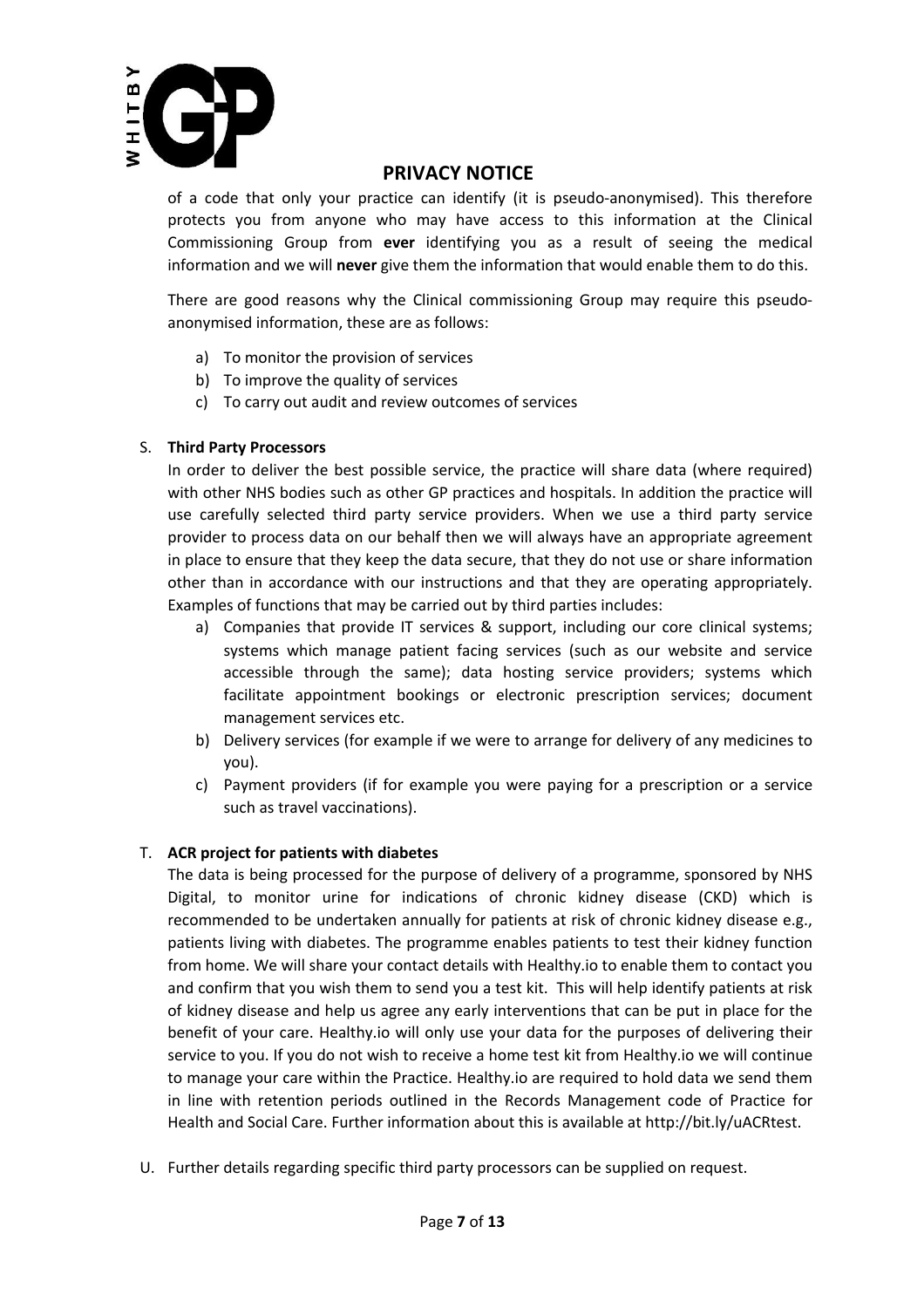

V. Coronavirus (COVID-19) pandemic and your information

The ICO recognises the unprecedented challenges the NHS and other health professionals are facing during the COVID-19 pandemic.

The ICO also recognise that 'Public bodies may require additional collection and sharing of personal data to protect against serious threats to public health.' The Government have also taken action in respect of this and on 20th March 2020 the Secretary of State for Health and Social Care issued a notice under Regulation 3(4) of the Health Service (Control of Patient Information) Regulations 2002 requiring organisations such as GP Practices to use your information to help GP Practices and other healthcare organisations to respond to and deal with the COVID-19 pandemic.

Please note that this notice has now been revised and extended by a further notice from 29th July 2020 until 31st March 2021.

In order to look after your healthcare needs during this difficult time, we may urgently need to share your personal information, including medical records, with clinical and non-clinical staff who belong to organisations that are permitted to use your information and need to use it to help deal with the COVID-19 pandemic. This could (amongst other measures) consist of either treating you or a member of your family and enable us and other healthcare organisations to monitor the disease, assess risk and manage the spread of the disease. Additionally, the use of your information is now required to support NHS Test and Trace.

Please be assured that we will only share information and health data that is *necessary* to meet yours and public healthcare needs.

The Secretary of State for Health and Social Care has also stated that these measures are temporary and will expire on 31st March 2021 unless a further extension is required. Any further extension will be will be provided in writing and we will communicate the same to you.

Please also note that the data protection and electronic communication laws do not stop us from sending public health messages to you, either by phone, text or email as these messages are not direct marketing.

It may also be necessary, where the latest technology allows us to do so, to use your information and health data to facilitate digital consultations and diagnoses and we will always do this with your security in mind.

If you are concerned about how your information is being used, please contact our DPO using the contact details provided in this Privacy Notice.

## *10.* **ANONYMISED INFORMATION**

Sometimes we may provide information about you in an anonymised form e.g. for research purposes. If we do so, then none of the information we provide to any other party will identify you as an individual and cannot be traced back to you.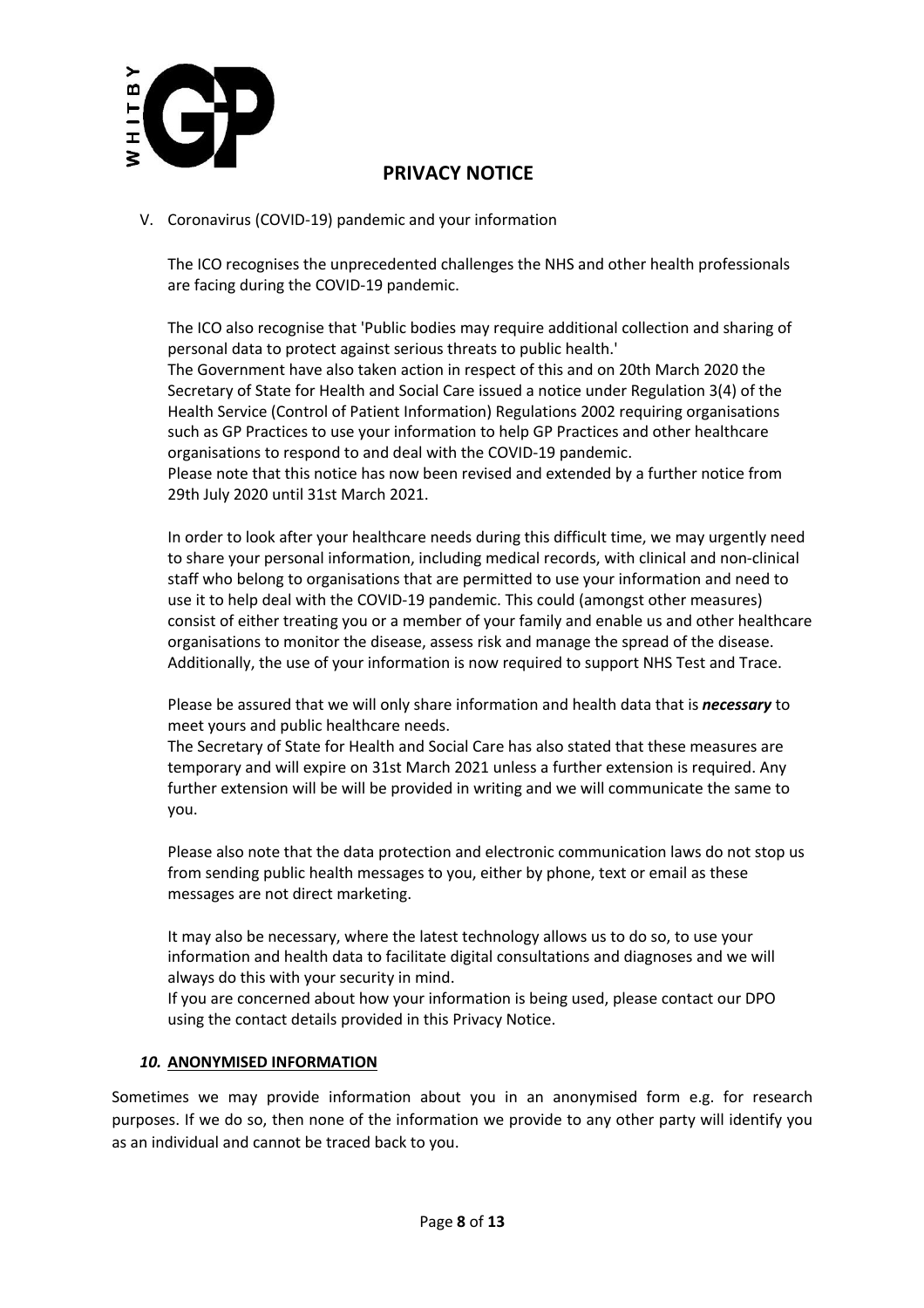

## *11.* **YOUR RIGHTS AS A PATIENT**

The Law gives you certain rights to your personal and healthcare information that we hold, as set out below:

## A. **Access and Subject Access Requests**

You have the right to see what information we hold about you and to request a copy of this information.

If you would like a copy of the information we hold about you please email the practice at HRWCCG.WhitbyGroupPractice@nhs.net. We will provide this information free of charge however, we may in some **limited and exceptional** circumstances have to make an administrative charge for any extra copies if the information requested is excessive, complex or repetitive.

We have one month to reply to you and give you the information that you require. We would ask, therefore, that any requests you make are in writing and it is made clear to us what and how much information you require.

## B. **Online Access**

- i. We are currently working towards offering all patients on-line access to their medical records. We hope to achieve this for existing patients in the next 18-24 months. On verification of ID, new patients will be given on-line access to their record.
- ii. Please note that it is your responsibility to make sure that you keep your information safe and secure if you do not wish any third party to gain access.

## C. **Correction**

We want to make sure that your personal information is accurate and up to date. You may ask us to correct any information you think is inaccurate. It is very important that you make sure you tell us if your contact details including your mobile phone number has changed.

#### D. **Removal**

You have the right to ask for your information to be removed however, if we require this information to assist us in providing you with appropriate medical services and diagnosis for your healthcare, then removal may not be possible.

## E. **Objection**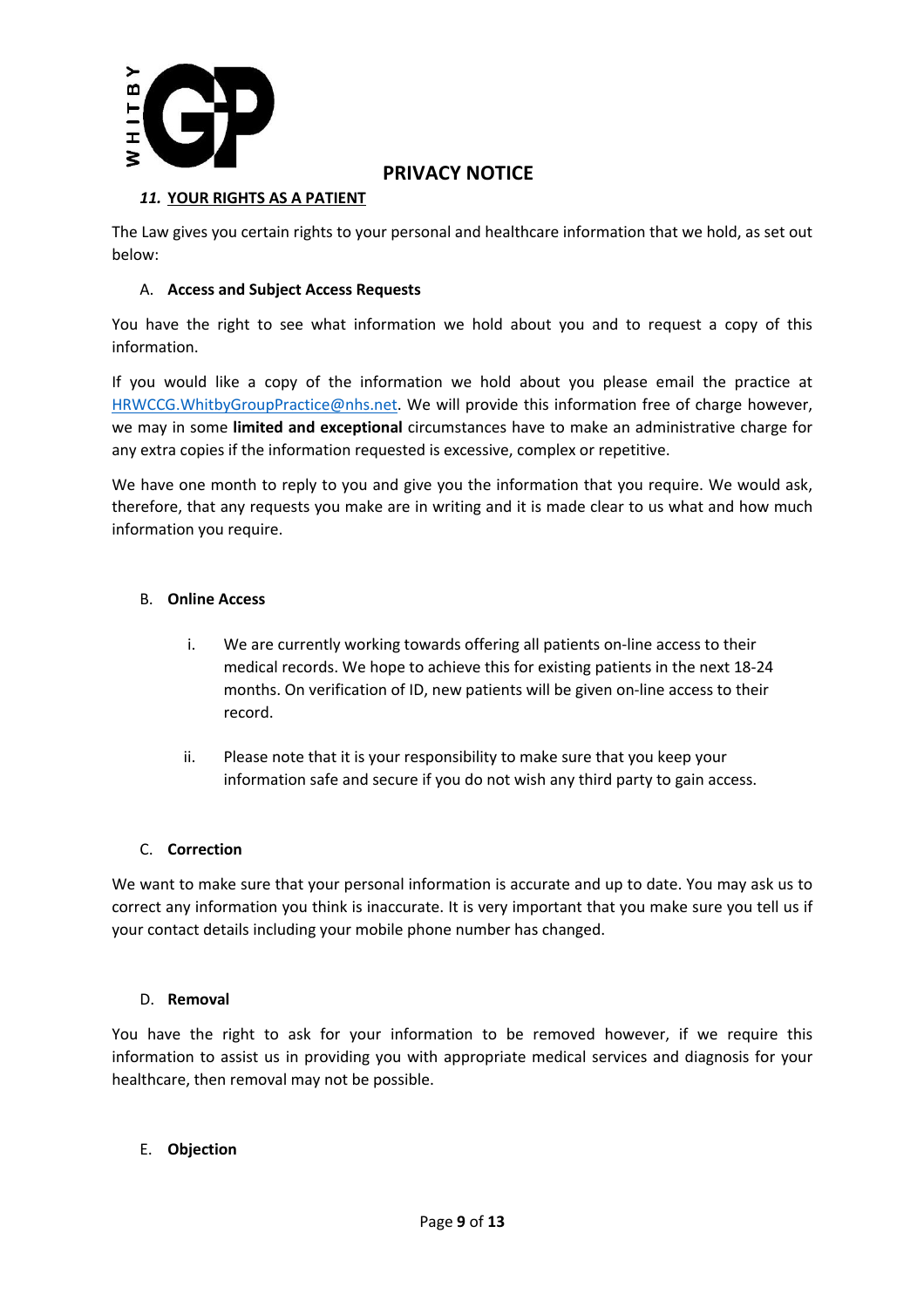

We cannot share your information with anyone else for a purpose that is not directly related to your health, e.g. medical research, educational purposes, etc. We would ask you for your consent in order to do this however, you have the right to request that your personal and healthcare information is not shared by the Surgery in this way. Please note the Anonymised Information section in this Privacy Notice.

#### F. **Transfer**

You have the right to request that your personal and/or healthcare information is transferred, in an electronic form (or other form), to another organisation, but we will require your clear consent to be able to do this.

## *12.* **THIRD PARTIES MENTIONED ON YOUR MEDICAL RECORD**

Sometimes we record information about third parties mentioned by you to us during any consultation. We are under an obligation to make sure we also protect that third party's rights as an individual and to ensure that references to them which may breach their rights to confidentiality, are removed before we send any information to any other party including yourself. Third parties can include: spouses, partners, and other family members.

## *13.* **HOW WE USE THE INFORMATION ABOUT YOU**

We use your personal and healthcare information in the following ways:

- A. when we need to speak to, or contact other doctors, consultants, nurses or any other medical/healthcare professional or organisation during the course of your diagnosis or treatment or on going healthcare;
- B. when we are required by Law to hand over your information to any other organisation, such as the police, by court order, solicitors, or immigration enforcement.

## *We will never pass on your personal information to anyone else who does not need it, or has no right to it, unless you give us clear consent to do so.*

## *14.* **LEGAL JUSTIFICATION FOR COLLECTING AND USING YOUR INFORMATION**

The Law says we need a **legal basis** to handle your personal and healthcare information.

**CONTRACT:** We have a contract with NHS England to deliver healthcare services to you. This contract provides that we are under a legal obligation to ensure that we deliver medical and healthcare services to the public.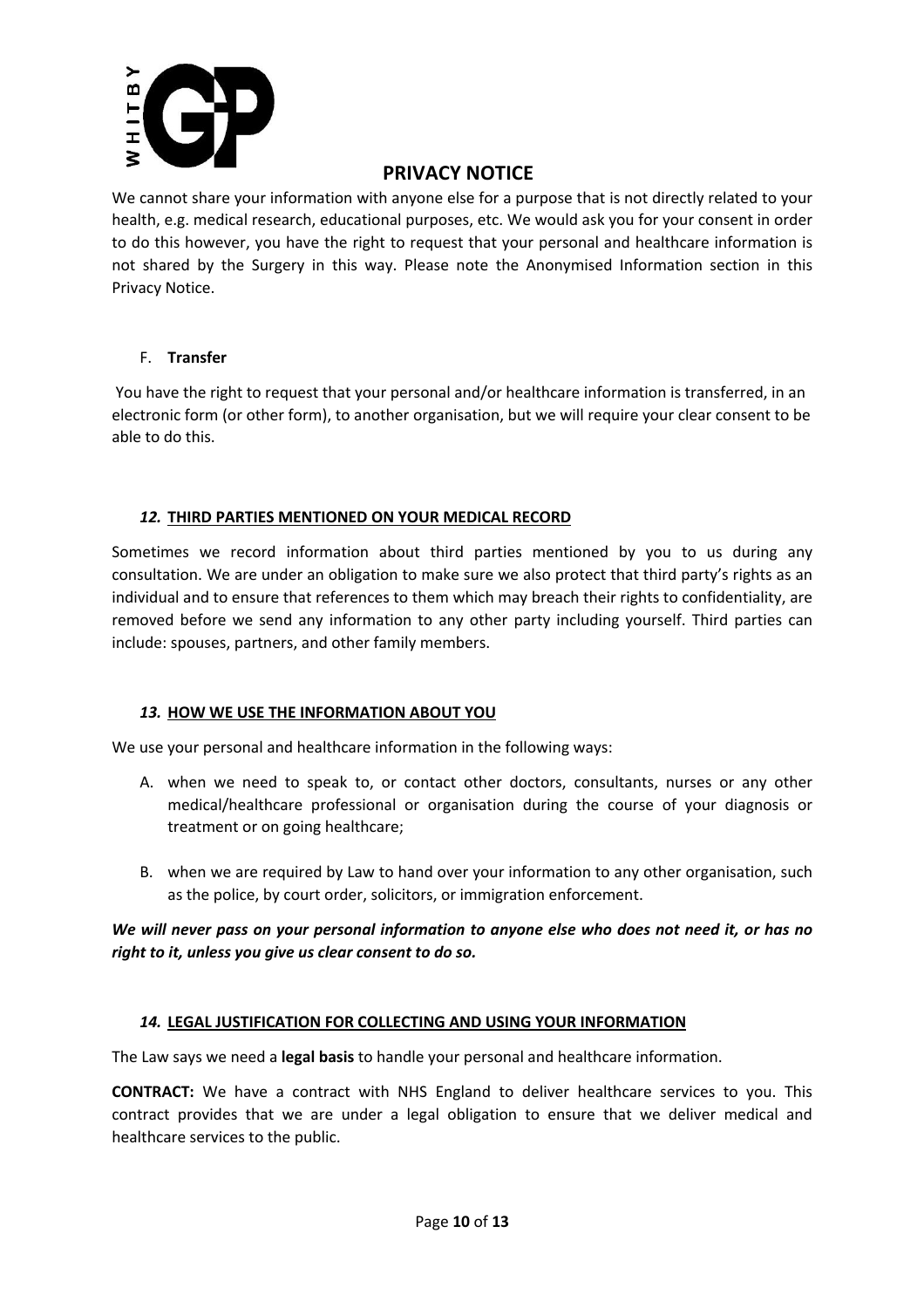

**CONSENT:** Sometimes we also rely on the fact that you give us consent to use your personal and healthcare information so that we can take care of your healthcare needs.

Please note that you have the right to withdraw consent at any time if you no longer wish to receive services from us.

**NECESSARY CARE**: Providing you with the appropriate healthcare, where necessary. The Law refers to this as 'protecting your vital interests' where you may be in a position not to be able to consent.

**LAW:** Sometimes the Law obliges us to provide your information to an organisation (see above).

## *15.* **SPECIAL CATEGORIES**

The Law states that personal information about your health falls into a special category of information because it is very sensitive. Reasons that may entitle us to use and process your information may be as follows:

**PUBLIC INTEREST**: Where we may need to handle your personal information when it is considered to be in the public interest. For example, when there is an outbreak of a specific disease and we need to contact you for treatment, or we need to pass your information to relevant organisations to ensure you receive advice and/or treatment;

**CONSENT**: When you have given us consent;

**VITAL INTEREST**: If you are incapable of giving consent, and we have to use your information to protect your vital interests (e.g. if you have had an accident and you need emergency treatment);

**DEFENDING A CLAIM:** If we need your information to defend a legal claim against us by you, or by another party;

**PROVIDING YOU WITH MEDICAL CARE**: Where we need your information to provide you with medical and healthcare services

## *16.* **HOW LONG WE KEEP YOUR PERSONAL INFORMATION**

We carefully consider any personal information that we store about you, and we will not keep your information for longer than is necessary for the purposes as set out in this Privacy Notice.

## *17.* **CHILDREN**

There is a separate Privacy Notice for patients under the age of 16, a copy of which may be obtained on request or you can find this on the practice website at http://whitbygrouppractice.nhs.uk.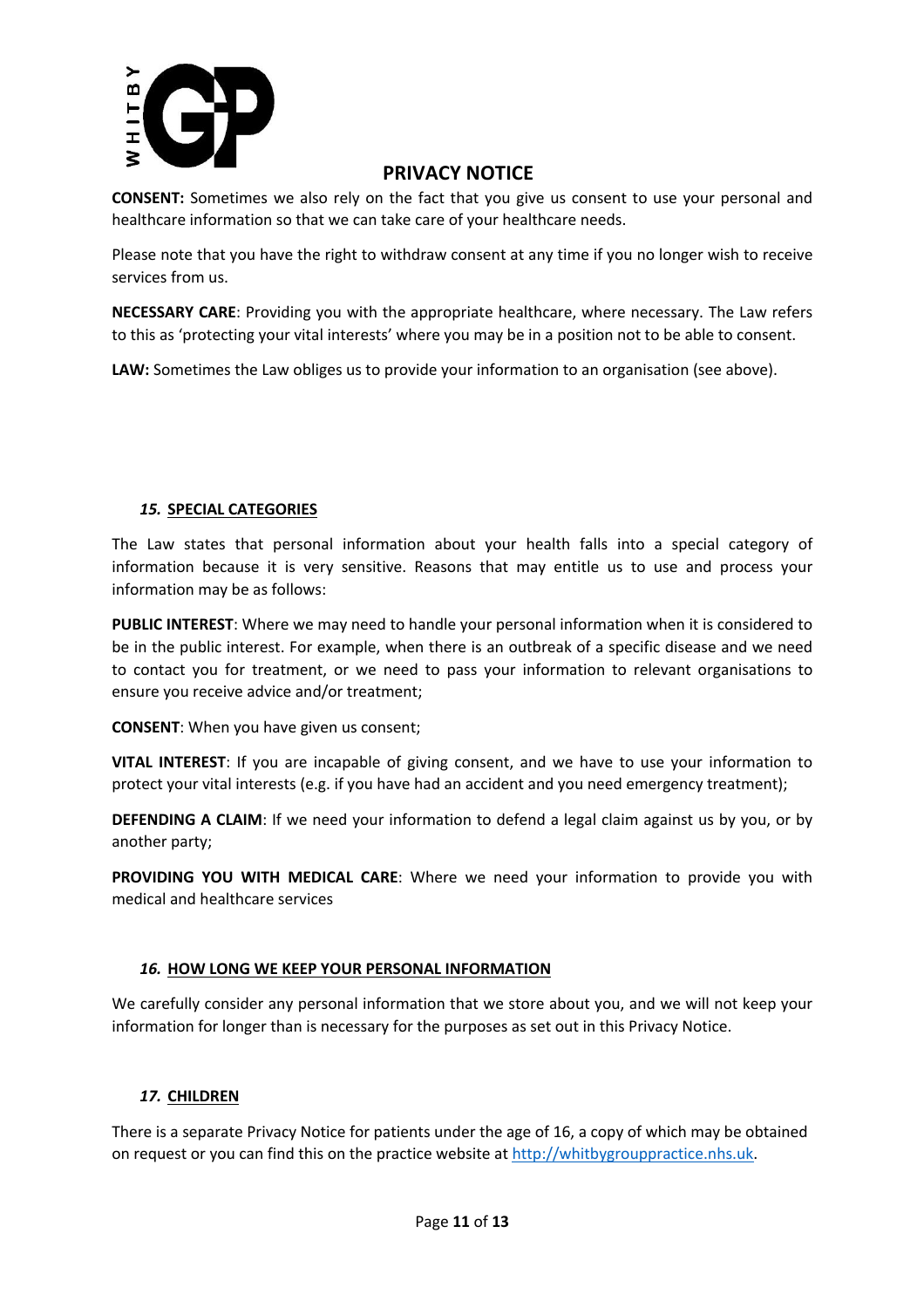

## *18.* **IF ENGLISH IS NOT YOUR FIRST LANGUAGE**

If English is not your first language you can request a translation of this Privacy Notice. Please contact the practice HRWCCG.WhitbyGroupPractice@nhs.net.

## *19.* **COMPLAINTS**

If you have a concern about the way we handle your personal data or you have a complaint about what we are doing, or how we have used or handled your personal and/or healthcare information, then please contact our Data Protection Officer.

However, you have a right to raise any concern or complaint with the UK information regulator, at the Information Commissioner's Office: https://ico.org.uk/.

## *20.* **OUR WEBSITE**

The only website this Privacy Notice applies to is the Surgery's website. If you use a link to any other website from the Surgery's website then you will need to read their respective Privacy Notice. We take no responsibility (legal or otherwise) for the content of other websites.

## *21.* **COOKIES**

The Surgery's website uses cookies. For more information on which cookies we use and how we use them, please see our Cookies Policy.

## *22.* **SECURITY**

We take the security of your information very seriously and we do everything we can to ensure that your information is always protected and secure. We regularly update our processes and systems and we also ensure that our staff are properly trained. We also carry out assessments and audits of the information that we hold about you and make sure that if we provide any other services, we carry out proper assessments and security reviews.

## *23.* **TEXT MESSAGING AND CONTACTING YOU**

Because we are obliged to protect any confidential information we hold about you and we take this very seriously, it is imperative that you let us know immediately if you change any of your contact details.

We may contact you using SMS texting to your mobile phone in the event that we need to notify you about appointments and other services that we provide to you involving your direct care, therefore